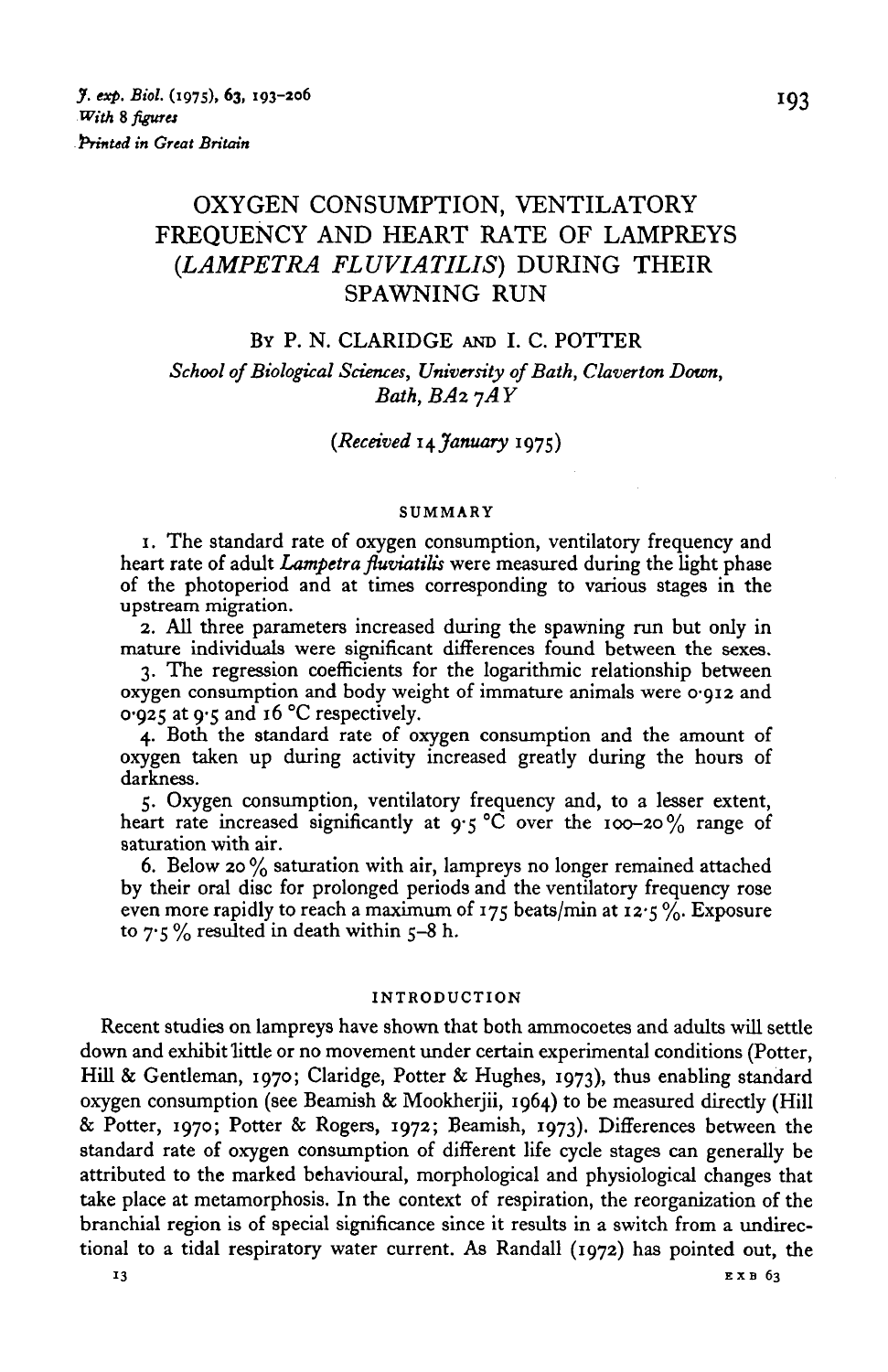

**Fig. i. Diagram of apparatus used to measure oxygen consumption, ventilatory frequency and heart rate. A, PR, Amplifier and pen recorder; C, constant head apparatus; E, oxygen electrode; F, shielded cage; O, three-way taps; P, filter pump; R, water reservoir and aerator; Si and** S2, sampling bottles for oxygen determinations; T, tube containing lamprey; W1 and W2, **electrodes for detecting respiratory potentials and ECG.**

latter is unique amongst aquatic vertebrates and is apparently an adaptation to feeding on host fishes by means of a suctorial disc.

In the present investigation, the rate of oxygen consumption, and the concomitant ventilatory and cardiac frequencies, have been determined in the adult River lamprey, *Lampetra fluviatilis,* at various times during its spawning migration. These results, obtained during the light phase of the photoperiod when animals were at their least active, are contrasted with those measured during the hours of darkness. A study was also carried out on the physiological responses to hypoxia and of the level of reduced oxygen that can be tolerated. Comparisons have been made with previous work and with those on similar aspects of the physiology of larval lampreys.

### **MATERIAL AND METHODS**

River lampreys were collected from just below the weir near Tewkesbury on the River Severn between October, when the animals were starting their entry into fresh water, and January of 1972/3 and 1973/4. They were acclimated in a constant temperature room for three or more weeks to a temperature of  $9.5 \pm 0.5$  °C and to a light/ dark cycle paralleling field conditions. Some of the animals were acclimated to a higher (16 ± 0.5 °C) or lower (5 ± 0.5 °C) temperature by changes upwards or downwards of 1 °C per day, and then left at these temperatures for at least a further two weeks before examination. A number of lampreys were also captured in April on their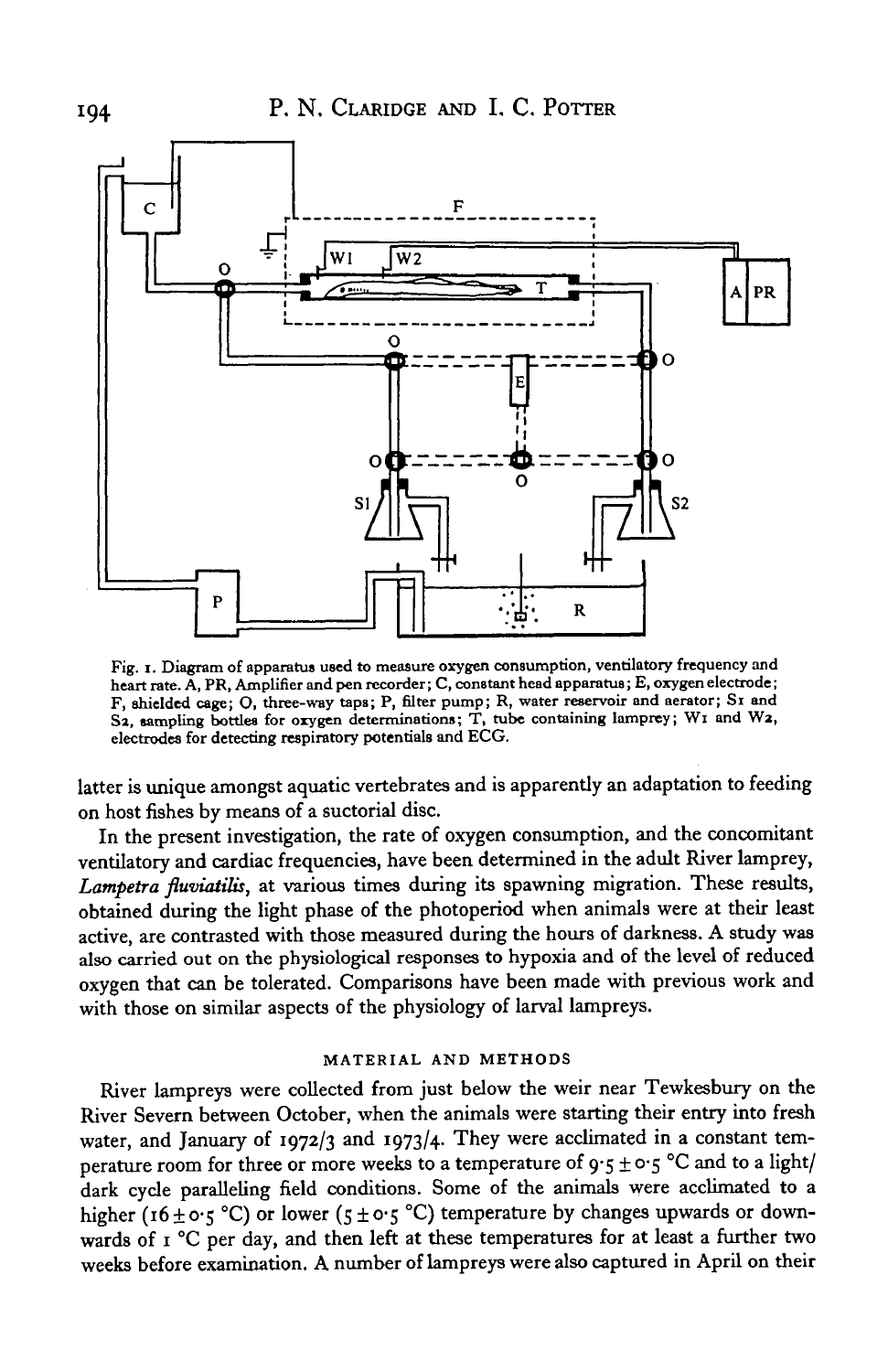# *Oxygen consumption, ventilatory frequency and heart rate of lampreys* 195

•spawning beds at Tenbury Wells on the River Teme, a tributary of the Severn, but these were maintained and studied at only a single temperature ( $9.5 \text{ °C}$ ).

River temperatures at the time when animals were first caught lay between 8 and 10 °C. The temperature decreased during the subsequent weeks to reach a minimum of approximately  $4-\xi$  °C before rising in the spring to  $10-\xi$  °C at which level spawning was observed.

Oxygen consumption, respiratory frequency and heart rate of lampreys at the three acclimation temperatures were recorded at intervals from the commencement of the spawning run. The respirometer consisted of a tubular animal chamber made of polythene, supplied with a continuous flow of dechlorinated, aerated water from a constant head reservoir (Fig. 1). A three-way tap in the supply line enabled an equal volume of water to flow through a sampling bottle, thereby providing a measure of the oxygen concentration of the water passing over the lamprey. The amount of oxygen taken up by the animal was then calculated from the difference between this value and that obtained from a bottle located just after the animal chamber and before the main 50 1 reservoir. Oxygen concentrations were determined by Winkler analysis using the semi-micro syringe pipette method of Whitney (1938). The water circulation between the main reservoir and the constant head was completed by an Eheim filter pump, the flow rate through the animal chamber being maintained at 40-60 ml/min. By adjusting the position of the electrodes recording the respiratory potentials (Claridge *et al.* 1973) it was also possible to pick up the electrocardiogram. This enabled the calculation of both ventilatory frequency and heart rate from the same trace. No oxygen determinations or traces were made until the animal had been in the apparatus for at least 18 h. Subsequent measurements for standard values were carried out only at those times during the light phase when the lamprey was inactive and attached for long periods to the side of the tube.

The respirometer was also used in March at  $9.5$  °C to provide comparative rates of oxygen consumption of ten lampreys during the hours of darkness. The oxygen content of the water that had passed over the lamprey was recorded continuously on a Heath flat-bed recorder using a Radiometer oxygen electrode and meter. The deviations of this concentration from the base line, which reflected the oxygen content of the water flowing into the animal chamber, enabled estimates to be made of the standard and maximum rates of oxygen consumption. The area between the two traces on the pen recorder was measured for each hour on a Hayashi Denko Automatic Area Meter, and compared with an area equivalent to a known rate of oxygen uptake. In this way, the mean oxygen consumption of the animal per hour could be calculated.

Hypoxia experiments were performed in November and December on eight different lampreys acclimated to 9-5 °C. Reduced oxygen concentrations were achieved by bubbling differing flow rates of nitrogen into the constant head reservoir: this enabled the desired level of saturation to be reached and held constant within 10 min. Measurements of the oxygen consumption, ventilatory frequency and heart rate of each animal were made over a 10 min period, following a preliminary exposure of 30 min during which the experimental animals were subjected to water at 90 % of air saturation. The water was then resaturated with air and the lamprey left for 30 min before repeating the above procedure for each of the subsequent 10% reductions in level down to 20 % of full air saturation.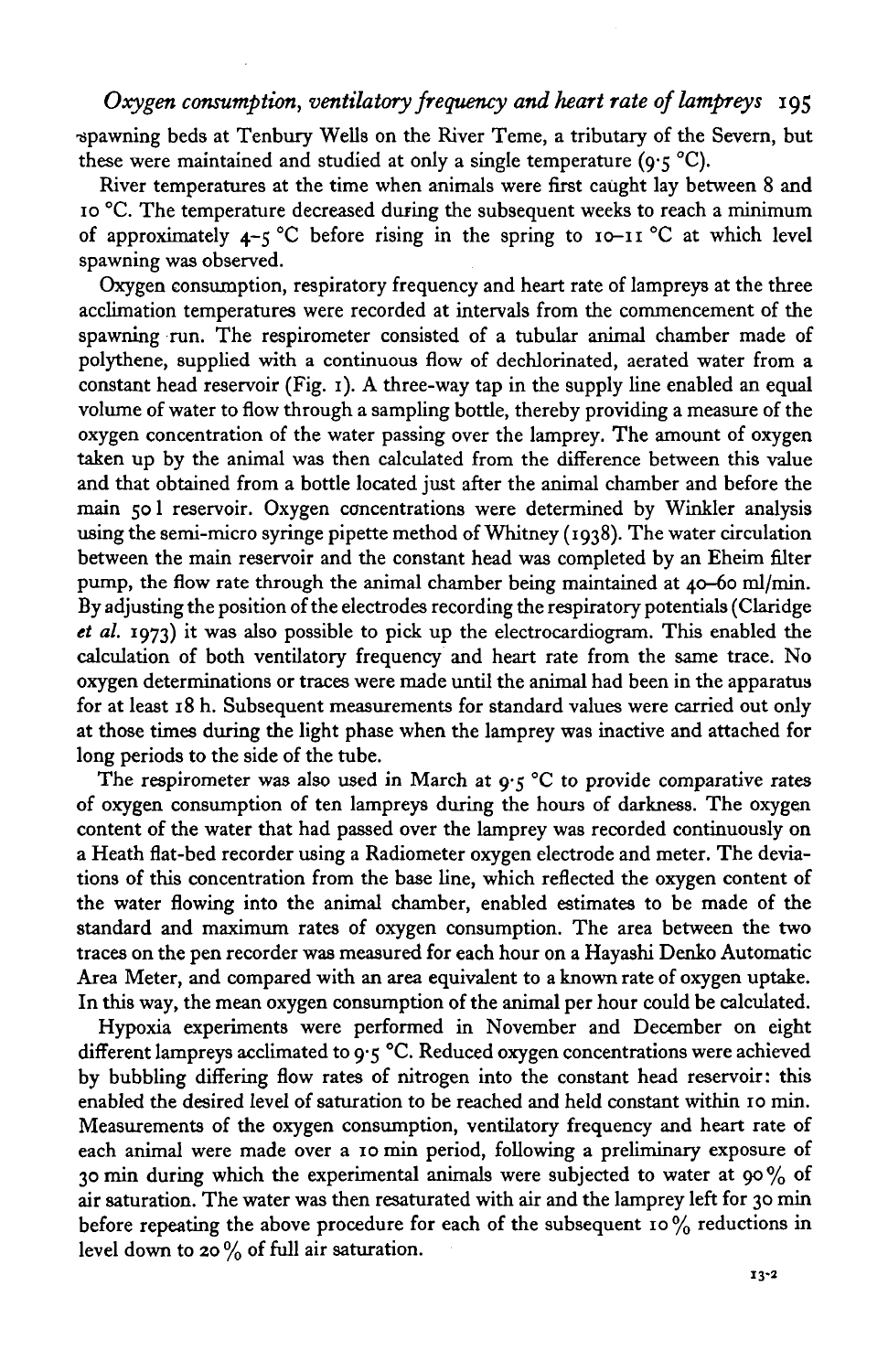# 196 P. N. CLARIDGE AND I. C. POTTER

In January, studies on lethal oxygen concentration levels were carried out in a  $32<sup>1</sup>$ glass tank into which nitrogen and compressed air were bubbled, the mixture of these gases being controlled by flowmeters. The lid, which was tight fitting with only a small aperture in one corner, could be moved slightly to one side for rapid sampling of water for oxygen determinations. An animal was regarded as dead when no respiratory pumping had been detected for 10 min. This represented a reliable criterion of death as these animals did not recover on transfer to fully saturated water, whereas ventilatory movements were sometimes observed after being absent for periods of up to 5 min. Dead animals were removed immediately and, where there was complete or partial survival in each batch of five lampreys, the experiment continued for  $\alpha$ 6 h.

At the termination of all experiments, the total length, wet weight and sex of each lamprey was recorded.

### **RESULTS**

Lampreys, kept at  $9.5^{\circ}$ C in the laboratory from January developed secondary sexual characters (see Hardisty & Potter, 1971) in mid-April at approximately the same time as those found in the field. In the males, the testis showed a breakdown of the lobule wall and the release of sperm into the body cavity, while in females the diameter of the oocytes had reached the normal size at maturity, i.e. slightly greater than 1 mm. Animals acclimated to 16 °C from December onwards became very active in the daytime during March and although this behaviour is typical of spawning individuals, their secondary sexual characters were not fully developed. Furthermore, the testis was still intact and the oocytes measured only 800-900  $\mu$ m in diameter. Animals displaying this condition at this temperature generally did not survive for much longer than a week. Lampreys held at  $\varsigma$  °C failed to reach maturity even by May, when they showed the same gonadal and somatic development as the March animals acclimated to 16 °C. No significant difference ( $P > o·o5$ ) was found between either the length or the weight of males and females at the different times. The mean length and weight  $(± i$  s.e., and the range) for the River lampreys used in the experiments was 29.5 cm ( $\pm$ 0.22, 23.7–35.4) and 46.8 g ( $\pm$ 0.99, 21.4–78.1) respectively.

The oxygen consumption, respiratory frequency and heart rate of males did not differ significantly  $(P > o \circ \sigma)$  from the respective values obtained for females examined at the same time, with the exception of the sexually mature animals. In the latter, the oxygen consumption and respiratory frequency of both laboratory-held and field-caught individuals djffered significantly between the sexes *(P <* o-ooi). With respect to heart rate, a lower level of significance  $(P < o \circ \varsigma)$  was observed in the case of animals taken from the spawning beds and no significant difference was found in those brought through to sexual maturity in the laboratory. For these reasons, the data have been pooled for the two sexes apart from those recorded for fully mature individuals.

At  $9.5$  °C the mean standard oxygen consumption increased during the time period equivalent to the spawning run in the field (Fig. 2). Although a similar pattern was found at  $\zeta$  and 16 °C, the approach of sexual maturation was delayed or hastened by the lower and higher temperature respectively. The increase in the standard rate of oxygen consumption with time was paralleled at all three temperatures by similar changes in the respiratory and cardiac frequencies (Figs. 3, 4). The *Q10* for the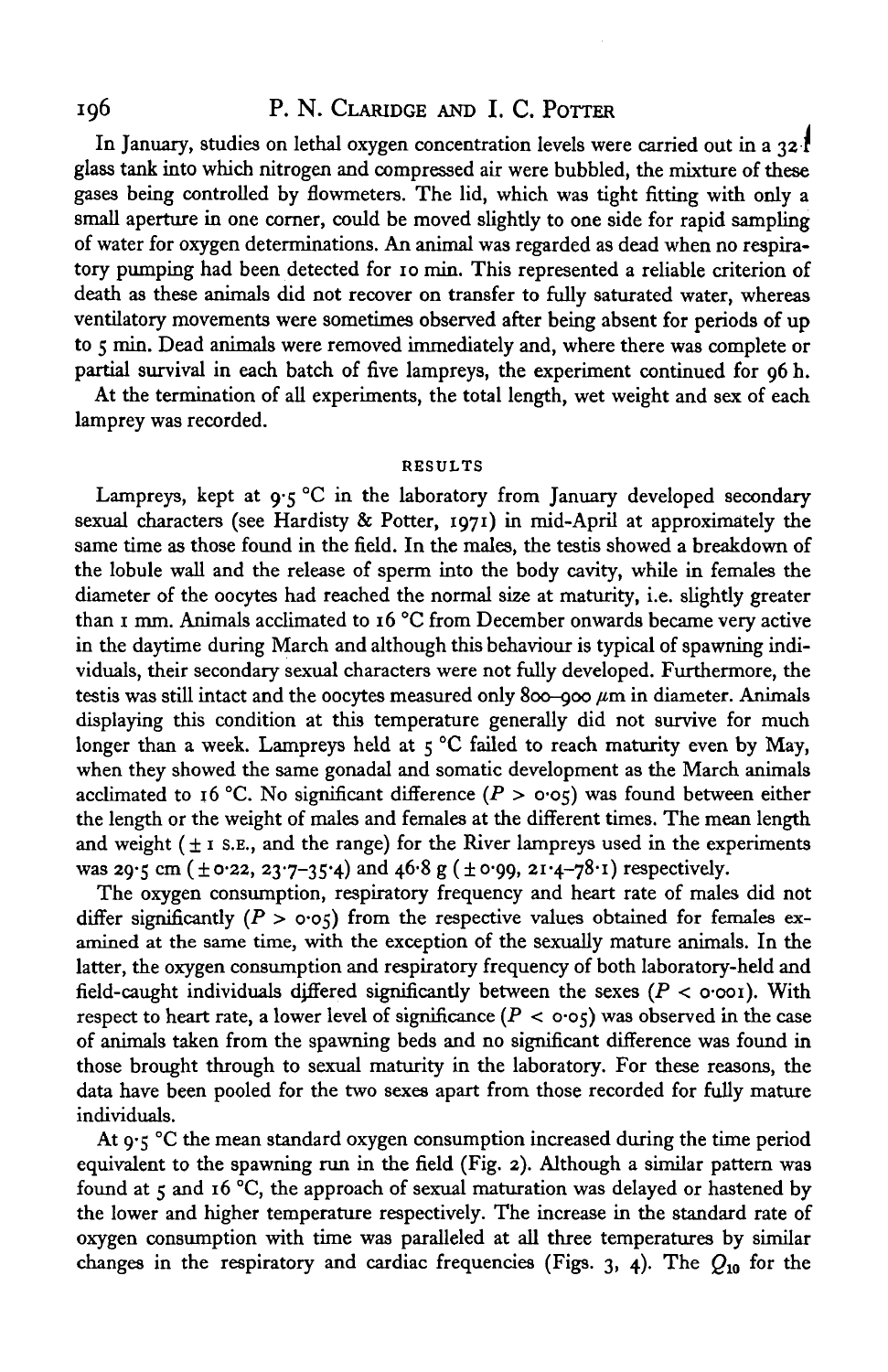

Fig. 2. Standard oxygen consumption (mean ± 95 % confidence limits) of adult *Lampetra fluviatilis* measured at 5, 9.5 and 16 °C. Data for both sexes in this and in Figs. 3 and 4 are pooled, apart from in the case of the sexually mature animals.  $\partial L$  and  $\partial L$  represent values for animals held in the labo animals held in the laboratory since January while  $\delta F$  and  $\delta F$  correspond to those recently brought back from the spawning beds.

physiological measurements made on animals at the beginning of their spawning run was highest in the case of oxygen consumption and lowest for heart rate (Table 1).

The logarithmic relationship (Fig. 5) between the oxygen uptake *(Y)* and the body weight  $(X)$  of lampreys at  $9.5$  and 16 °C at the commencement of their spawning run can be represented by the following equations.

$$
\log Y = -3.987 + 0.912 \log X (r = 0.847) \quad N = 21,
$$
  

$$
\log Y = -3.693 + 0.925 \log X (r = 0.879) \quad N = 10.
$$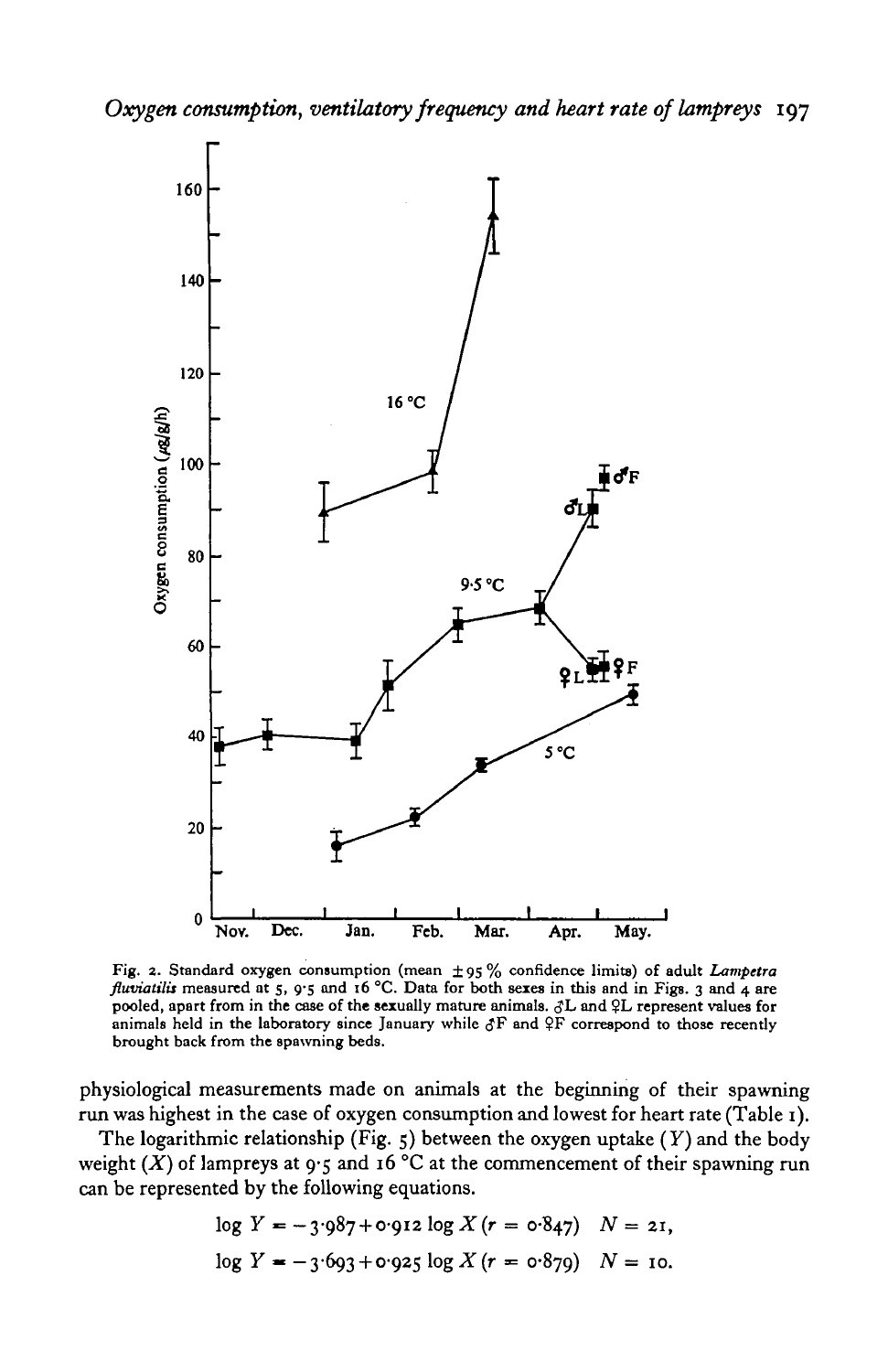

**Fig. 3. Resting ventilatory frequency (mean ±95 % confidence limits) of adult** *Lampetra fluviatilis* **recorded at 5, 9-5 and 16 °C. For data on animals and captions see Fig. 2.**



Fig. 4. Resting heart rate (mean  $\pm$  95 % confidence limits) of adult *Lampetra fluviatilis* recorded at 5, 9'5 and 16 °C. For data on animals and captions see Fig. 2.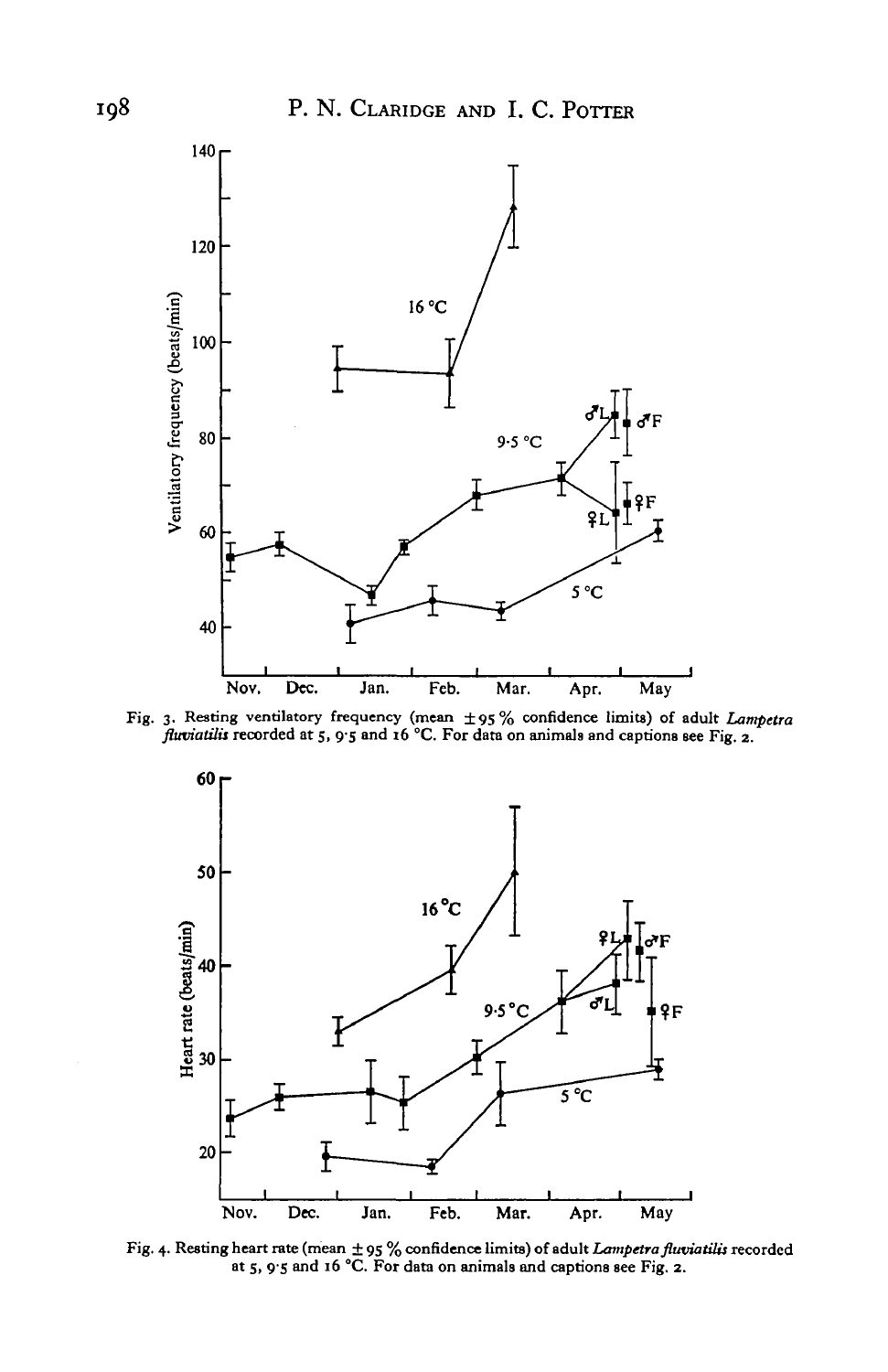Table 1. *The* Q10 *for physiological measurements on adult* Lampetra fluviatilis *at the commencement of their spawning run*

| Temperature<br>range $(^{\circ}C)$ | Oxygen<br>consumption | Ventilatory<br>frequency | Heart<br>rate |
|------------------------------------|-----------------------|--------------------------|---------------|
| $5.0 - 9.5$                        | 7.73                  | 2.17                     | 1.82          |
| $9.5 - 16.0$                       | 3.48                  | 2.13                     | 1.44          |
| $5.0 - 16.0$                       | 4.83                  | 2.15                     | 1:59          |

![](_page_6_Figure_3.jpeg)

Fig. 5. The relationship between oxygen consumption and body weight of adult *Lampetra fluviatilis* measured at 9.5 and 16 °C during the early stages of their upstream migration, i.e. between October and January.

At  $\zeta$  °C the relationship, based on only five animals, could be expressed as

$$
\log Y = -4.833 + 1.002 \log X \quad (r = 0.612).
$$

Although the rate of oxygen consumption remained at almost the same level throughout the day, examination of individuals in March over a 24 h period revealed an increase during the hours of darkness (Fig. 6). This elevation in metabolic rate occurred both in the standard oxygen consumption and in the amount of oxygen taken up during activity. After the cessation of activity, the rate rapidly returned to a level similar to that just prior to the initiation of movement.

Measurements of oxygen uptake were obtained at  $9.5$  °C for several sexually mature lampreys at times when they were showing vigorous movement during the daytime as is typical of spawning individuals. The rates, which ranged between  $117.4$  and  $585.3 \mu g/g/h$ , encompass the mean value at 10 °C of 475.5  $\mu g/g/h$  given by Beamish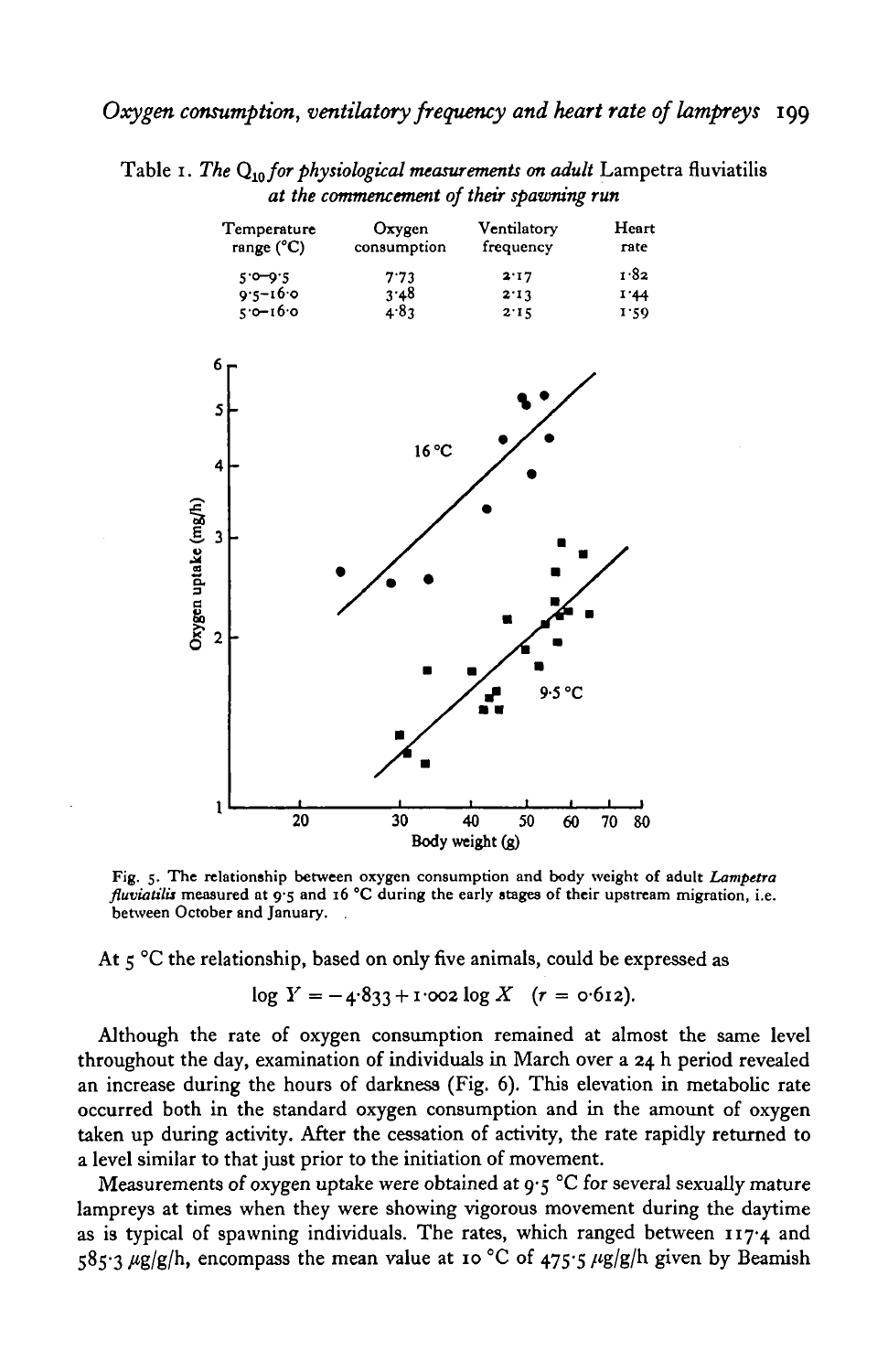![](_page_7_Figure_0.jpeg)

![](_page_7_Figure_1.jpeg)

**Fig. 6. The maximum, mean hourly and standard rate of oxygen consumption during the dark phase of a 24 h photoperiod in March. Values are also given for the immediately preceding and following hours when the animals were exposed to light.**

(1973) for active trophic stages of the landlocked Sea lamprey, *Petromyzon marimis,* and are comparable to that of active salmonids.

Since the lampreys exhibited little or no movement in the respirometer down to  $20\%$  saturation with air, the apparatus proved ideal for the study of the physiological responses of the animal to a wide range of hypoxic conditions. At lower concentrations, however, the animal became so active that electrical recording of the ventilatory and heart frequencies became impossible and oxygen uptakes could no longer be taken as corresponding to standard. It was thus necessary to use the tank system where the animal could be kept under constant examination and the respiratory frequency determined visually.

Recordings of ventilatory frequencies at very low concentrations were restricted to lampreys attached to the side wall of the tank, but these became difficult to make because of the increase in the number of detachments and periods of violent swimming. At concentrations of  $9.5\%$  of air saturation the behaviour pattern changed again, with animals lying on their sides for long periods and only occasionally showing swimming movements. The lamprey was capable of surviving concentrations of  $9.5\%$  for at least 96 h, but died within 5-8 h at approximately  $7.5\%$ . At this latter concentration the respiratory pumping was erratic and often ceased for up to five minutes at a time just prior to death.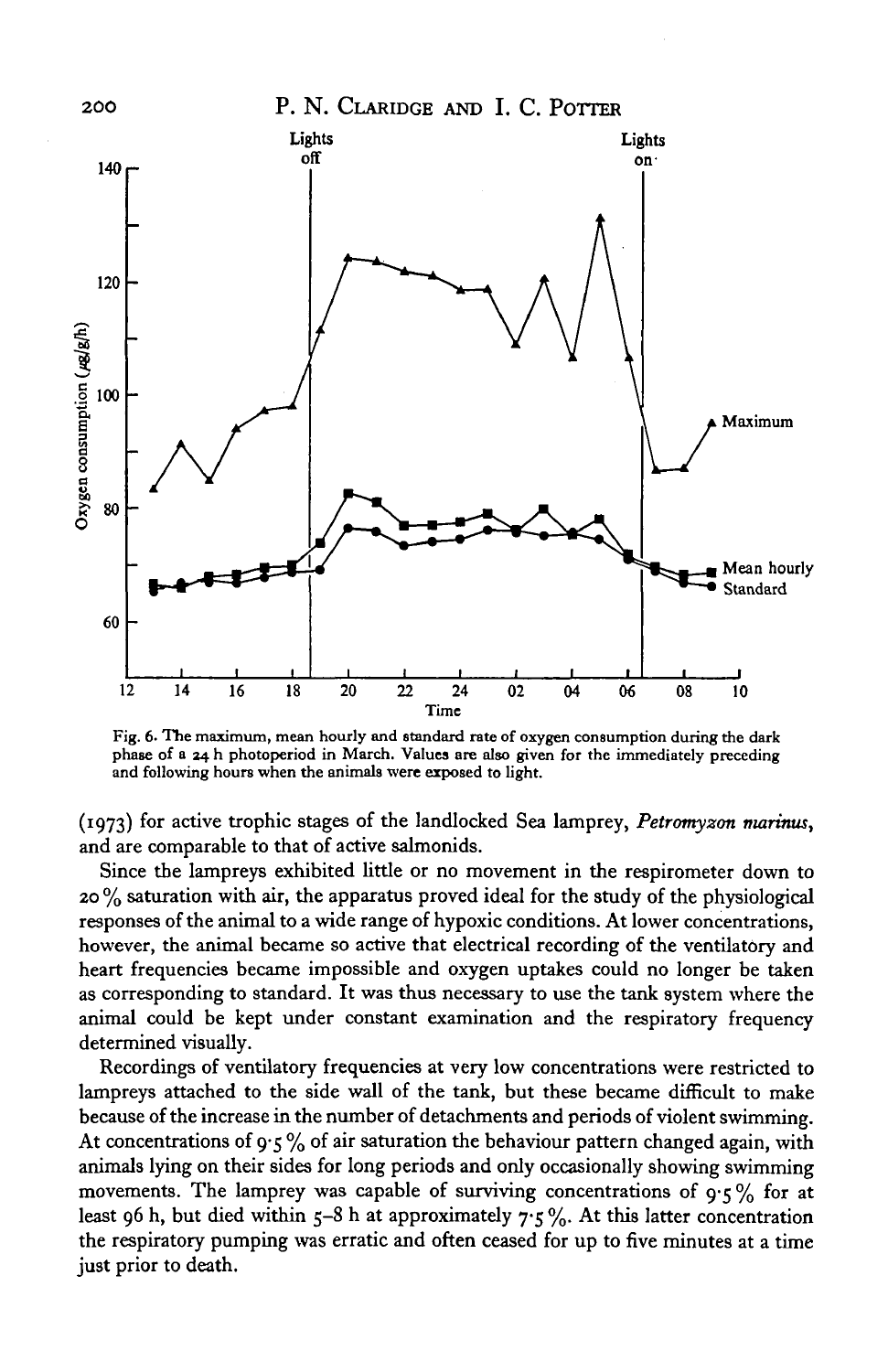![](_page_8_Figure_1.jpeg)

Fig. 7. The rate of oxygen consumption (mean ± 95 % confidence limits) of adult *Lampetra fluviatilis* exposed in January at 9.5 °C to oxygen concentrations varying from 100 to 20% saturation with air.

![](_page_8_Figure_3.jpeg)

Fig. 8. The ventilatory frequency and heart rate (means  $\pm$  95 % confidence limits) of adult *Lampetra fltwiatilu* exposed in January at 9-5 °C to a range of saturation with air. The value at  $-7.5\%$ , a lethal concentration, represents the mean taken I h after the start of the experiment.<br>  $\bullet$ , Ventilatory frequency recorded in respirometer;  $\diamond$ , ventilatory frequency recorded in tank system;  $\bullet$ , heart ra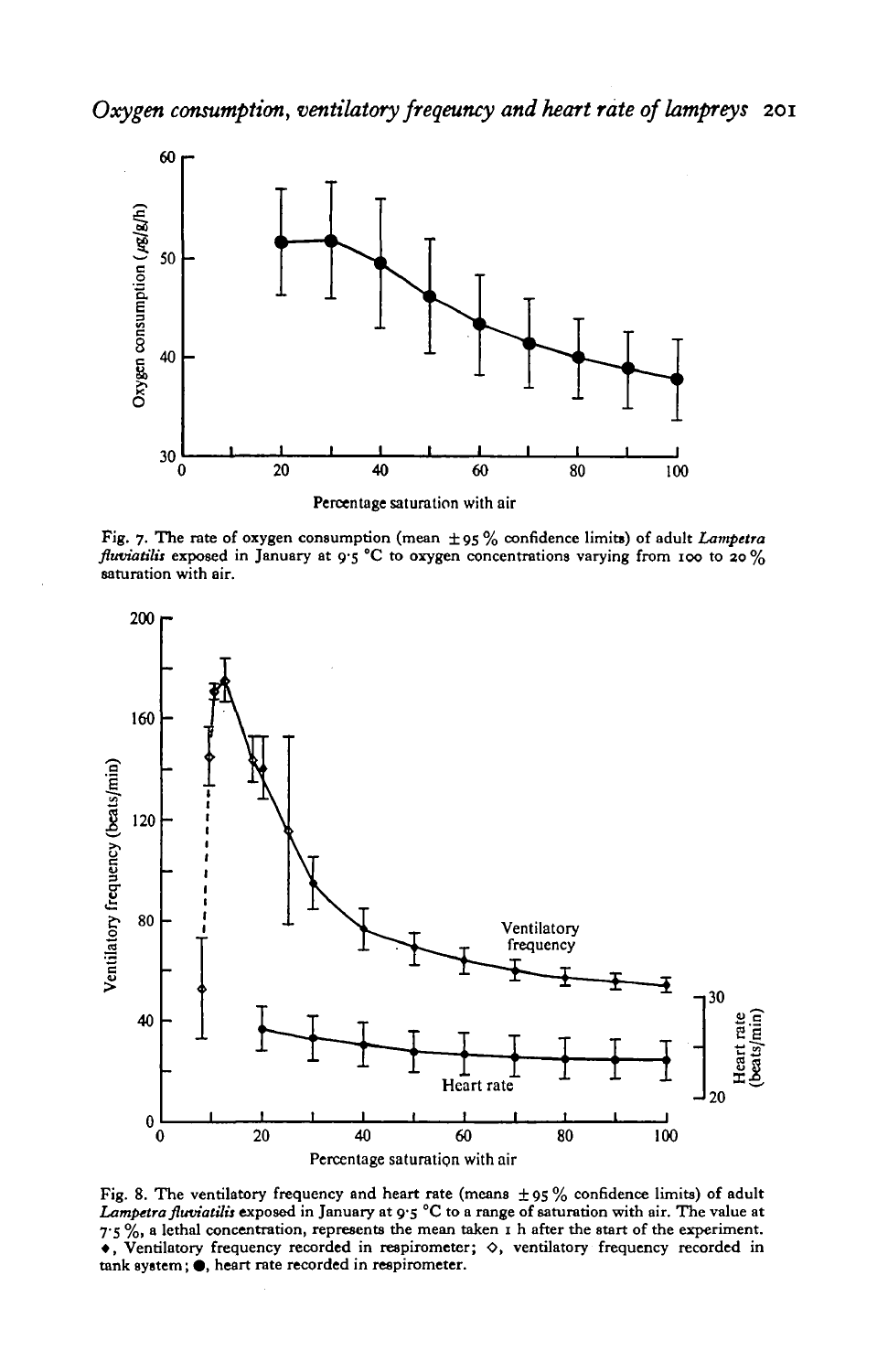The oxygen consumption at 9.5 °C rose gradually from 37.9 to  $51.7 \mu g/g/h$  $(P < \text{o}-\text{o}-\text{o})$  over the 100-30% saturation range, but no further increase occurred between 30 and 20% (Fig. 7). Although there was a highly significant difference  $(P < \text{o}\text{-}\text{o}\text{o}t)$  between the ventilatory frequencies of  $54.8$  and  $140.8/\text{min}$  recorded at the extremes of the percentage saturation range (100-20 $\frac{9}{6}$ ), the heart rate showed a relatively smaller increase  $(P < o·o<sub>5</sub>)$  with respective means of 23<sup>-</sup>7 and 26<sup>-</sup>7/min (Fig. 8). Under normoxia, only the first two pairs of gill pouches could be observed pumping but, as the oxygen concentration in the water was lowered, both the amplitude of contraction and the number of pouches involved increased until, at  $60\%$  of air saturation, all seven pairs appeared to be exhibiting maximum irrigation.

The respiratory frequencies of animals in the tank at 20 $\%$  corresponded closely with those recorded in the respirometer at the same concentration and continued to rise as the saturation was lowered, reaching a maximum of  $175.4$ /min at  $12.5\%$ (Fig. 8). However, with the animal exhibiting reduced activity and using its sucker less frequently for attachment, the values dropped to  $145.4$ /min at 9.5%. Lampreys displaying brachial pumping an hour after the commencement of exposure to a lethal oxygen concentration (7.5%) showed a mean rate of  $53.0$ min, this declining over the ensuing period to death.

### **DISCUSSION**

This investigation shows the importance in physiological studies with lampreys of stating both the stage in the life cycle and the temperature regime to which the animals have been subjected. For example, the standard rate of oxygen consumption of adult *L. fitwiatilis,* although remaining constant during the first half of the upstream migration, undergoes an approximately twofold increase during the final three months to sexual maturity. This elevation may be connected with the increase in sex hormone levels that, at least in males, takes place between February and the onset of spawning in April (Barnes & Hardisty, 1972), thus apparently paralleling a similar correlation between metabolism and endocrine function in the Brook trout, *Salvelinus fontinalis* (Beamish, 1964).

The effect of the temperature regime on maturing lampreys can be seen by the differences in gonadal and somatic development of animals held in the laboratory at 5 and 16 °C until May and March respectively. Thus, the oocytes of both groups at these times were only 80% of their normal mature size, even though rudimentary secondary sexual characters were present and, at  $16^{\circ}$ C, the animals were displaying the daytime activity characteristic of spawning individuals. These data parallel the observations of Larsen (1973) who recorded delayed or hastened sexual maturation in *L. fluviatilis* acclimated to 6 and 11 °C respectively. On the other hand, 9.5 °C apparently proved to be a satisfactory holding temperature as the lampreys reached maturity at the same time as those in the field. Furthermore, values for the various physiological parameters were similar in both laboratory-held and field-caught sexually mature individuals. The markedly different rates of oxygen consumption in males and females at spawning may reflect the uptake of water by females at this stage which brings about a relative increase in body weight. Since this weight increase is unlikely, however, to have been entirely responsible for the differences between the sexes, the situation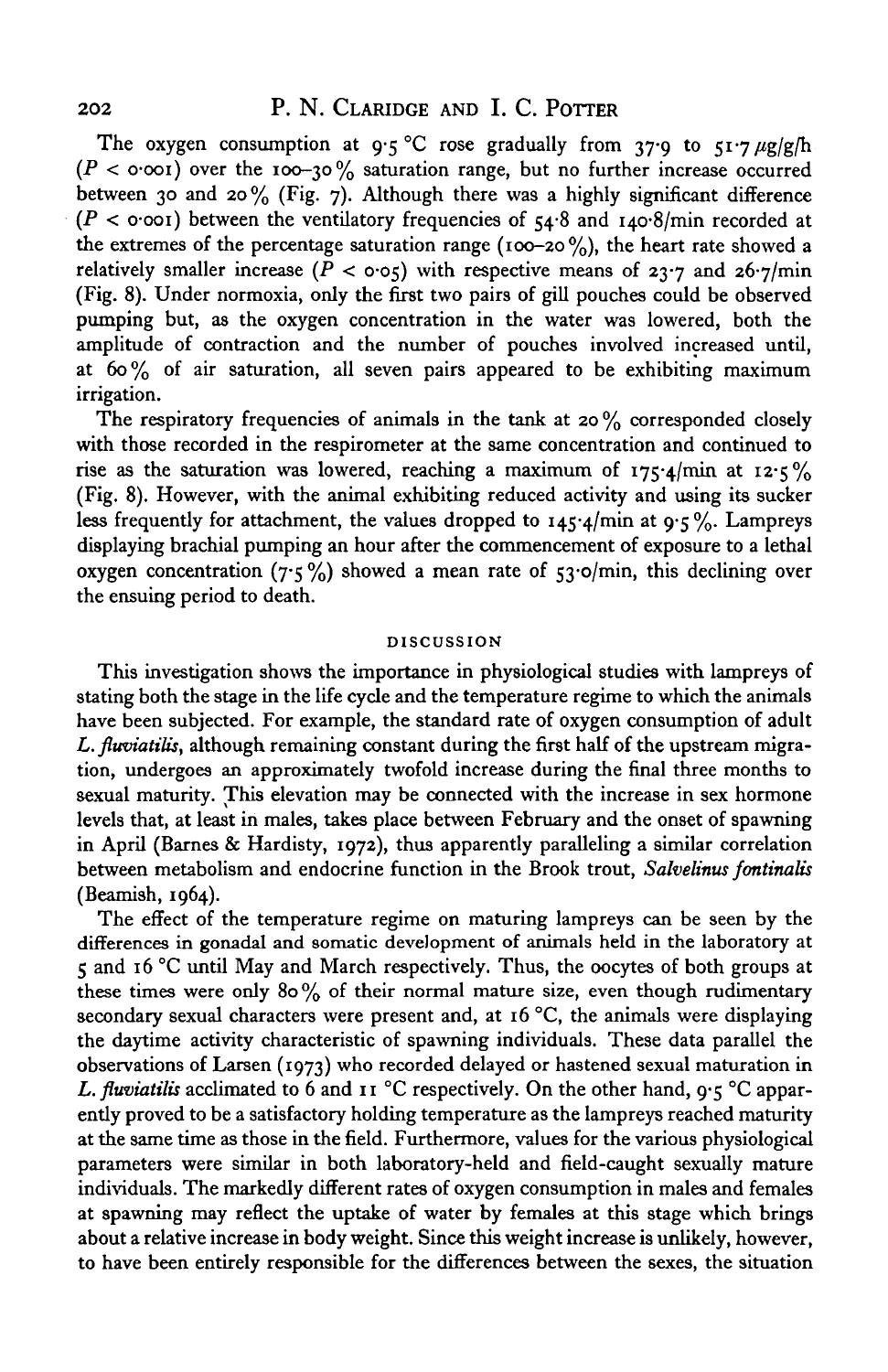In lampreys apparently parallels that found by Hughes & Knights (1968) in the Dragonet, *Callionymus lyra,* where in the mature stages a higher metabolic rate was recorded for males.

Previous studies on oxygen consumption in adult *L. fluviatilis* (Scherbakov, 1937; Wikgren, 1953; Korolewa, 1964) have given variable but consistently higher values than those we have recorded for similar temperatures, a feature which can probably be attributed to the following factors, In our study, measurements were made on animals maintained at high oxygen levels, a process facilitated by the use of continuous flow rather than closed system respirometry, and could be restricted to those periods when the animal was known to be inactive. The former of these two points is of importance since oxygen consumption in *L. fluviatilis* has been shown to increase with decreasing ambient oxygen levels, even at relatively high percentage saturations  $(Fig. 7).$ 

In his study on the trophic phase of the landlocked Sea lamprey, *Petromyzon marinus,* Beamish (1973), using similar acclimation and experimental procedures to ourselves, obtained regression coefficients of 0.966 and 0.949 at 10 and 15 °C respectively for the logarithmic relationship between oxygen uptake and body weight. These are close to our values of  $\sigma$ ·912 and  $\sigma$ ·925 for adult *L. fluviatilis* at similar temperatures, but are appreciably higher than the 0-718 and 0-780 recorded for ammocoetes of *Ichthyomyzon kubbsi* and *Lampetra planeri* at 15 °C (Hill & Potter, 1970; Potter & Rogers, 1972). This difference may be attributable to the fact that in the larval studies several different year classes were represented.

The rates of oxygen consumption recorded for *P. marinus* and *L. fluviatilis,* together with those for the Pacific lamprey, *Lampetra tridentata,* quoted by Johansen, Lenfant & Hanson (1973) show considerable variation. For example, the rates at  $\varsigma$  °C were  $30.3 \mu g/g/h$  in *L. tridentata,*  $52.7 \mu g/g/h$  in *P. marinus* and  $15.8 \mu g/g/h$  in *L. fluviatilis,* although the rate in the latter species did increase to 49.5  $\mu$ g/g/h at a time corresponding to much later in the spawning run. At  $15-16$  °C, the respective values for the same three species were 49.4, 114.3 and  $89.4 \mu g/g/h$ . Such differences are probably not due so much to interspecific variation as to differences either in the trophic status of the animal or in the regime to which it was subjected prior to experimentation. Despite the variations, however, it is clear that adult lampreys have a relatively high metabolic rate, comparable with many elasmobranchs and teleosts (see Hughes & Knights, 1968; Prosser, 1973), and appreciable higher than the value of  $11 \cdot 4 - 14 \cdot 3 \mu g/g/h$  recorded at 10 °C for the hagfish, *Eptatretus stoutii* (Munz & Morris, 1965). Comparisons between the ammocoete and adult stages in the lamprey life cycle are made difficult by the marked difference in body weight. Burrowed ammocoetes of /. *kubbsi* and *L. planeri* weighing just over 1 g, however, exhibited oxygen uptake rates of between 55 and 75  $\mu$ g/g/h at 15 °C (Hill & Potter, 1970; Potter & Rogers, 1972) compared with values of  $114.3$  and  $89.4 \mu g/g/h$  in adult *P. marinus* and *L. fluviatilis* that were many times heavier. The increased rate in the adult lamprey is even more marked when the regression slope of less than one for the logarithmic relationship between oxygen uptake and body weight is taken into account.

The increase in both standard and maximum oxygen consumption in adult *L. fluviatilis* during the hours of darkness, parallels the nocturnal elevations in activity, ventilatory frequency and heart rate in the same species (Claridge *et al.* 1973). The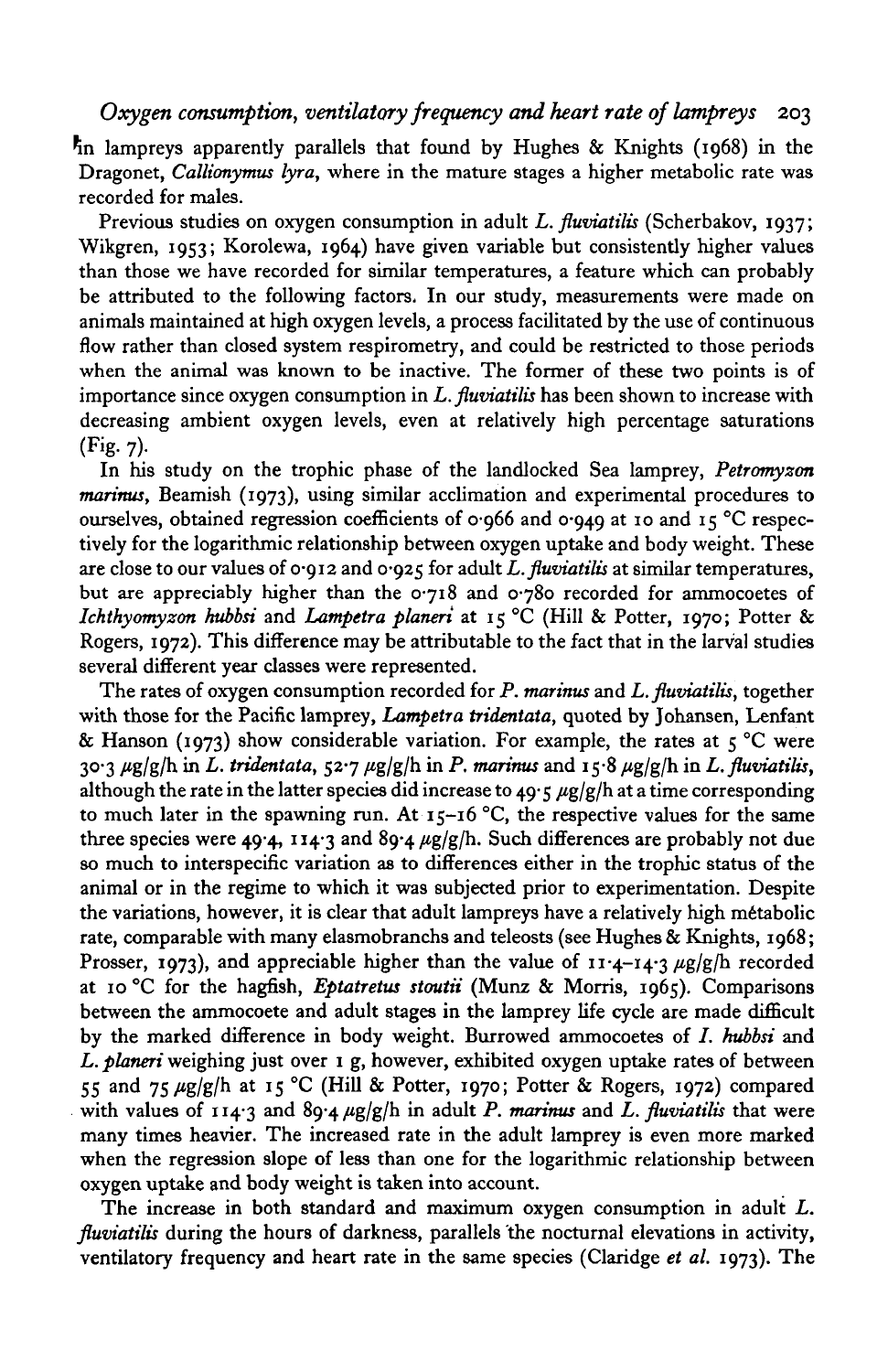rhythmicity in the standard metabolism of lampreys is almost certainly related to the marked increase in movement that takes place at night, particularly in postmetamorphic stages (Hardisty & Potter, 1971; Potter & Huggins, 1973), a feature which may be associated with the presence of a well developed pineal gland (Eddy, 1972; Claridge *et al.* J973).

Although the rate of oxygen uptake in *L. tridentata* remained constant down to 10 mmHg at 5 and 15 °C and 35-40 mmHg at 20 °C (Johansen *et al.* 1973), the metabolic rate in the River lamprey increased over the range 100-30  $\%$  air saturation. Since there was no apparent change in the activity level of *L. fluviatilis* at saturations above 20 $\%$ , this rise was almost certainly attributable to the increased metabolic cost of ventilation, a situation similar to that found in the trout (Hughes & Saunders, 1970). The dramatic change in the animal's behaviour at lower concentrations is clearly an avoidance reaction to unfavourable conditions, paralleling the response of teleosts and elasmobranchs to reduced oxygen levels just above those known to be lethal (Whitmore, Warren & Doudoroff, i960; Randall, 1970).

The response of the ventilatory system to hypoxia in *L. fluviatilis* was similar to the patterns observed for adult *L. tridentata* and larval /. *kubbsi,* the maximum frequency being approximately two to three times greater than the resting value at full saturation (Potter *et al.* 1970; Johansen *et al.* 1973). The ventilation volume in adult lampreys undoubtedly rises more than this, however, as the number of pouches used and the amplitude of contraction of the branchial region also increased during hypoxia. The marked elevation in the ventilatory frequency of *L. fluviatilis* during periods of attachment at concentrations below 20 $\%$  of full saturation is presumably attributable not only to the response of the respiratory pump to severe depletion but also to a feedback from the additional metabolic cost of the frequent swimming movements. The reduced frequency at 9.5%, compared with high rates at  $12.5\%$ , undoubtedly reflects the reduced activity level of the animal just above the lethal oxygen concentration. The tendency for apnoea to occur at the lethal saturation  $(7.5\%)$  is possibly a forerunner of total respiratory failure and parallels the situation found in catfish at extremely low oxygen levels (Marvin & Heath, 1968).

A reduction in the ambient oxygen concentration below certain levels is accompanied in both elasmobranchs and teleosts by a marked bradycardia (Marvin & Heath, 1968) due to increased vagal tone (Shelton, 1970). There is, at least in the trout, however, an increase in stroke volume to maintain a relatively constant cardiac output (Holeton & Randall, 1967). The absence of hypoxic bradycardia has been found, however, by Saunders & Sutterlin (1971) in the Sea raven, *Hemitripterus americanus,* where at most only a transitory change was observed in heart rate down to oxygen tensions as low as 10 mmHg. In contrast to these data, the lamprey heart rate increased gradually over the range 100-20% saturation with air, although it is possible that bradycardia occurs at lower concentrations.

The results of this study show the relative ease by which standard oxygen consumption can be monitored in adult lampreys without having to extrapolate from data obtained for swimming animals. This is particularly important when one considers that lampreys, although capable of intense activity for short periods, cannot always be made to swim continuously (Beamish, 1973). Furthermore a comparison with ammocoetes can be made as they too will settle down and exhibit little or no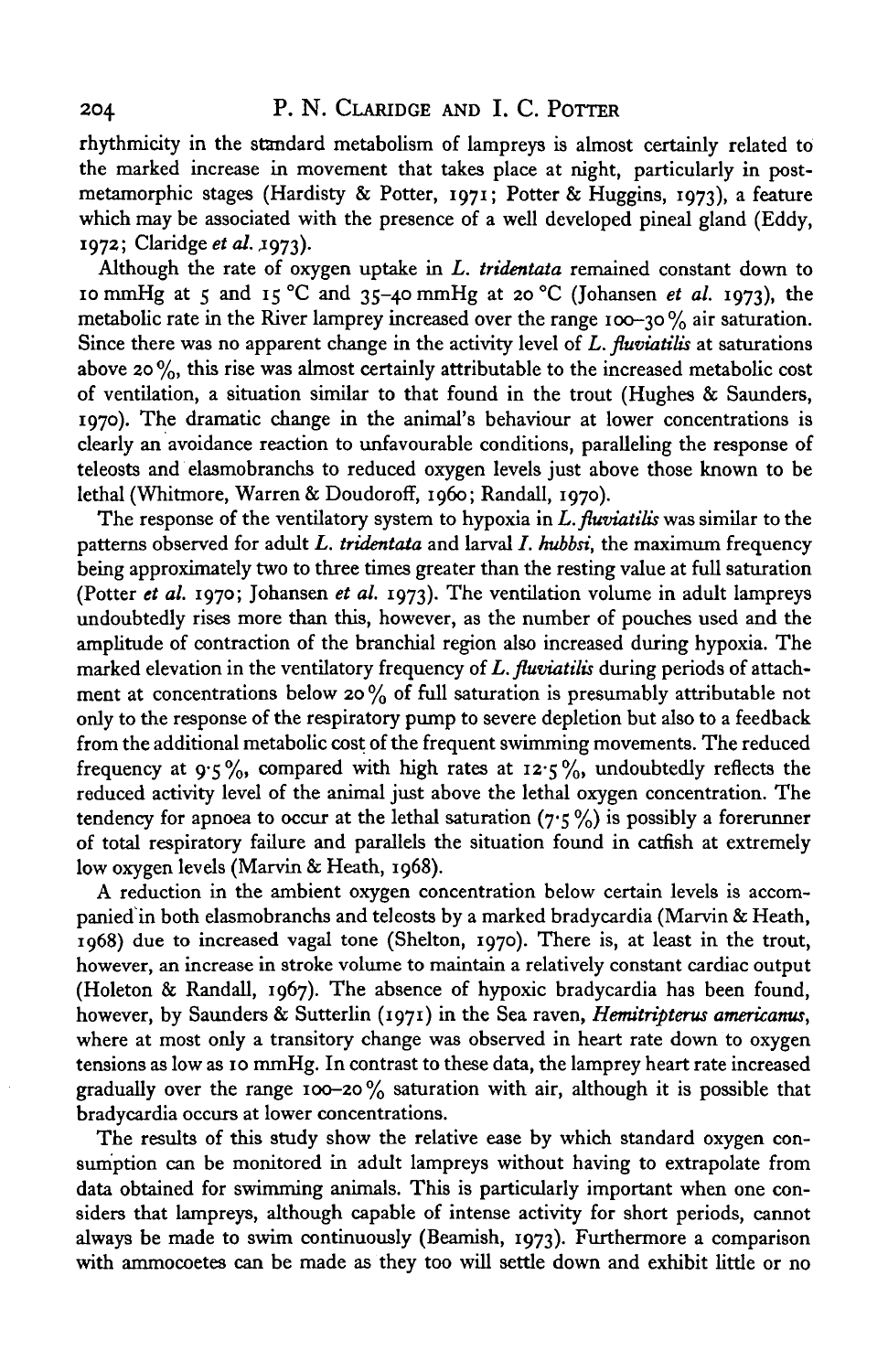# *Oxygen consumption, ventilatory frequency and heart rate of lampreys* 205

•movement when they are provided with a suitable substrate (Hill & Potter, 1970; Potter & Rogers, 1972). This facility for comparisons may be especially useful in the future for studying aspects of metamorphosis during which marked changes take place in the respiratory, endocrine and other systems.

Financial support was provided by the Natural Environment Research Council and the Science Research Council.

#### REFERENCES

- BARNES, K. & HARDISTY, M. W. (1972). Ultrastructural and histochemical studies on the testis of the River Lamprey, Lampetra fluviatilis. J. Endocr. 53, 59-69.<br>BEAMISH, F. W. H. (1964). Seasonal changes in the standard rate
- 
- Can. J. Zool. 42, 189-94.<br>BEAMISH, F. W. H. (1973). Oxygen consumption of adult *Petromyxon marinus* in relation to body weight<br>and temperature. J. Fish. Res. Bd Can. 30, 1367-70.<br>BEAMISH, F. W. H. & MOOKHERJII, P. S. (19
- 
- CLARIDGE, P. N., POTTER, I. C. & HUGHES, G. M. (1973). Circadian rhythms of activity, ventilatory frequency and heart rate in the adult River lamprey, *Lampetra fluviatilis.* J. Zool., Lond. 171, 239-50.
- EDDY, J. M. P. (1972). The pineal complex. In The Biology of Lampreys, vol. 11 (ed. M. W. Hardisty and I. C. Potter), pp. 91-103. London: Academic Press.<br>HARDISTY, M. W. & POTTER, I. C. (1971). The general biology of adult
- 
- *of Lampreys,* vol. 1 (ed. M. W. Hardisty and I. C. Potter), pp. 127-206. London: Academic Press.<br>HILL, B. J. & POTTER, I. C. (1970). Oxygen consumption in ammocoetes of the lamprey *Ichthyomyzon*<br>*hubbsi* Raney. *J. exp.*
- HOLETON, G. F. & RANDALL, D. J. (1967). The effect of hypoxia upon the partial pressure of gases in the blood and water afferent and efferent to the gills of the rainbow trout. *J. exp. Biol.* 46,
- 317-21.<br>HUGHES, G. M. & KNIGHTS, B. (1968). The effect of loading the respiratory pumps on the oxygen<br>consumption of Callionymus lyra. J. exp. Biol. 49, 603-15.<br>HUGHES, G. M. & SAUNDERS, R. L. (1970). Responses of the res
- 
- *Comp. Biochem. Physiol.* **44A, 107-19.** KOROLEWA, N. W. (1964). (Water respiration of lamprey and its survival in a moist atmosphere.) *Izv.*
- *vses. nauchno-issled. Inst. oxern. ryb. Khoz.* **58, 186-90. (In Russian.)**
- **LARSEN, L. O. (1973).** *Development in Adult Freshwater River Lampreys and its Hormonal Control.*
- MARVIN, D. E. & HEATH, A. G. (1968). Cardiac and respiratory responses to gradual hypoxia in three ecologically distinct species of fresh-water fish. Comp. Biochem. Physiol. 27, 349–55.<br>MUNZ, F. W. & MORRIS, R. W. (1965). Metabolic rate of the hagfish *Eptatretus stoutii* (Lockington)
- **1878.** *Comp. Biochem. Physiol.* **16, 1-6.** POTTER, I. C, HILL, B. J. & GENTLEMAN, S. (1970). Survival and behaviour of ammocoetes at low
- oxygen tensions. *J. exp. Biol.* 53, 59-73.<br>POTTER, I. C. & HUGGINS, R. J. (1973). Observations on the morphology, behaviour and salinity toler-
- 
- ance of downstream migrating River lampreys (*Lampetra fluviatilis*). *J. Zool.*, *Lond.* 169, 365-79.<br>POTTER, I. C. & ROGERS, M. J. (1972). Oxygen consumption in burrowed and unburrowed ammocoetes of *Lampetra planeri. Co*
- PROSSER, C. L. (1973). Oxygen: Respiration and Metabolism. In Comparative Animal Physiology, vol. 1
- 
- (ed. C. L. Prosser), pp. 165-206. Philadelphia: Saunders.<br>
RANDALL, D. J. (1970). Gas exchange in fishes. In Fish Physiology, vol. 1v (ed. W. S. Hoar and D. J.<br>
RANDALL, D. J. (1970). Gas exchange in fishes. In Fish Physio
- raven, *Hemitripterus americanus,* and an investigation of possible control mechanisms. *J. Fish. Res. BdCan.* 38, 491-503. SCHERBAKOV, A. P. (1937). Respiration and temperature adaption in the river lamprey. *Bull. Med. exp.*
- *URSS.* 3, 268-70.